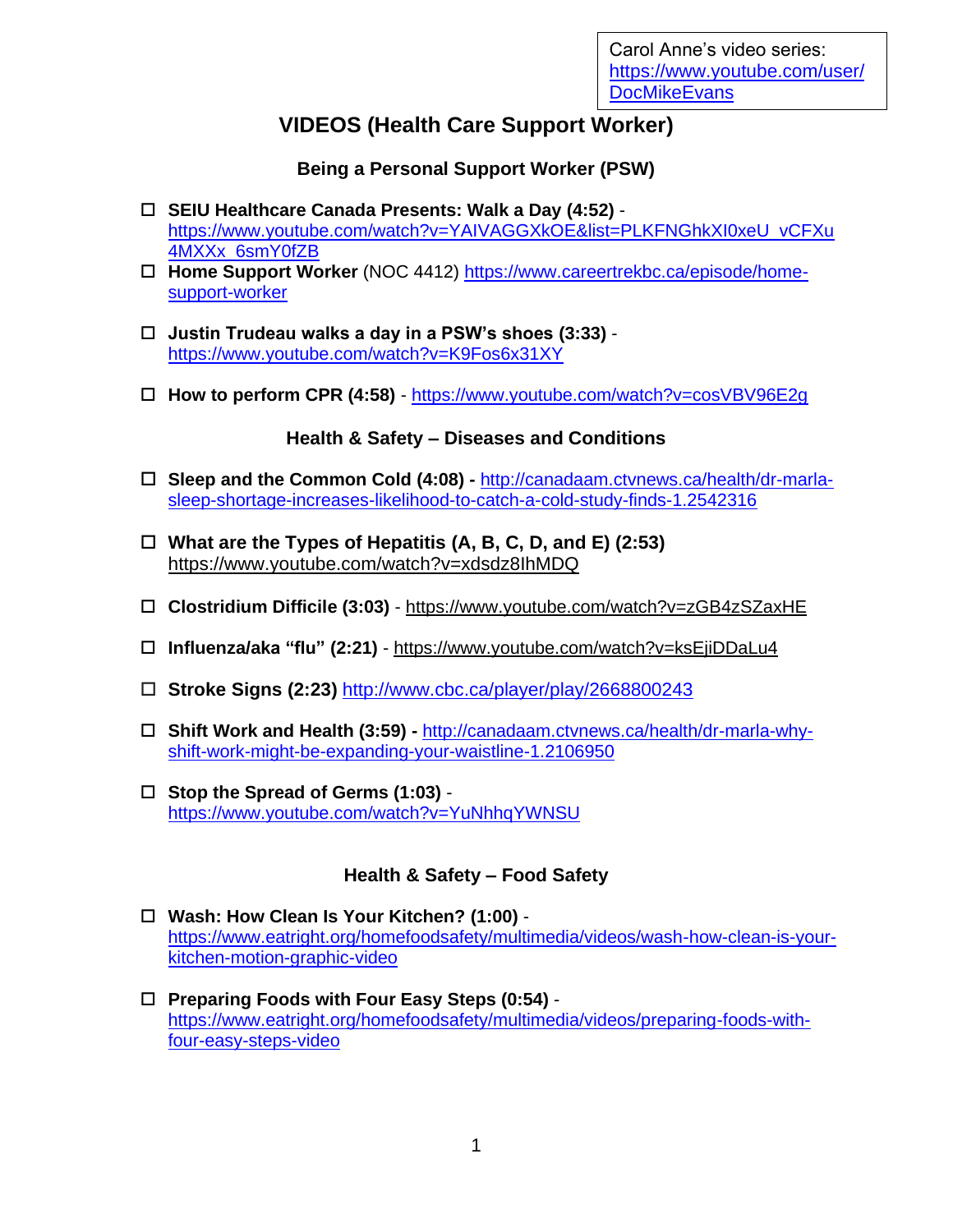- **Kitchen Safety: Simple Steps to Avoid Food Poisoning (0:30)** [https://www.eatright.org/homefoodsafety/multimedia/videos/kitchen-safety-simple](https://www.eatright.org/homefoodsafety/multimedia/videos/kitchen-safety-simple-steps-to-avoid-food-poisoning-motion-graphic-video)[steps-to-avoid-food-poisoning-motion-graphic-video](https://www.eatright.org/homefoodsafety/multimedia/videos/kitchen-safety-simple-steps-to-avoid-food-poisoning-motion-graphic-video)
- **Cook: Is It Done Yet? (0:47)** [https://www.eatright.org/homefoodsafety/multimedia/videos/cook-is-it-done-yet](https://www.eatright.org/homefoodsafety/multimedia/videos/cook-is-it-done-yet-motion-graphic-video)[motion-graphic-video](https://www.eatright.org/homefoodsafety/multimedia/videos/cook-is-it-done-yet-motion-graphic-video)
- **Is My Food Safe? (1:53)** [https://www.eatright.org/homefoodsafety/multimedia/videos/is-my-food-safe-app](https://www.eatright.org/homefoodsafety/multimedia/videos/is-my-food-safe-app-review-video)[review-video](https://www.eatright.org/homefoodsafety/multimedia/videos/is-my-food-safe-app-review-video)

# **HANDOUT – Understanding Food Labels**

### **Using Fractions to Convert Recipes**

There are many free recipe conversion tools available online (ex: cellular phone apps, websites). In the following recipe converter, to double the Easy Apple Crisp Recipe shown below, simply click the "Recipe Converter" button, paste or enter the ingredients in the web page (link is below), to double the recipe enter 2 in the "Multiplier" box, then click multiply.

Recipe Converter - <http://www.mykitchencalculator.com/>

# **Easy Apple Crisp [Recipe](https://www.allrecipes.com/recipe/229088/apple-crisp-with-oat-topping/)**

6 apples - peeled, cored, and sliced 2 tablespoons white sugar 1/2 teaspoon ground cinnamon 1 cup brown sugar 3/4 cup old-fashioned oats 3/4 cup all-purpose flour 1 teaspoon ground cinnamon 1/2 cup cold butter

- 1. Preheat oven to 350 degrees F (175 degrees C).
- 2. Toss apples with white sugar and 1/2 teaspoon cinnamon in a medium bowl to coat; pour into a 9-inch square baking dish.
- 3. Mix brown sugar, oats, flour, and 1 teaspoon cinnamon in a separate bowl. Use a pastry cutter or 2 forks to mash cold butter into the oats mixture until the mixture resembles coarse crumbs; spread over the apples to the edges of the baking dish. Pat the topping gently until even.
- 4. Bake in preheated oven until golden brown and sides are bubbling, about 40 minutes.

□ Other Online Conversion Tools – <http://www.onlineconversion.com/cooking.htm>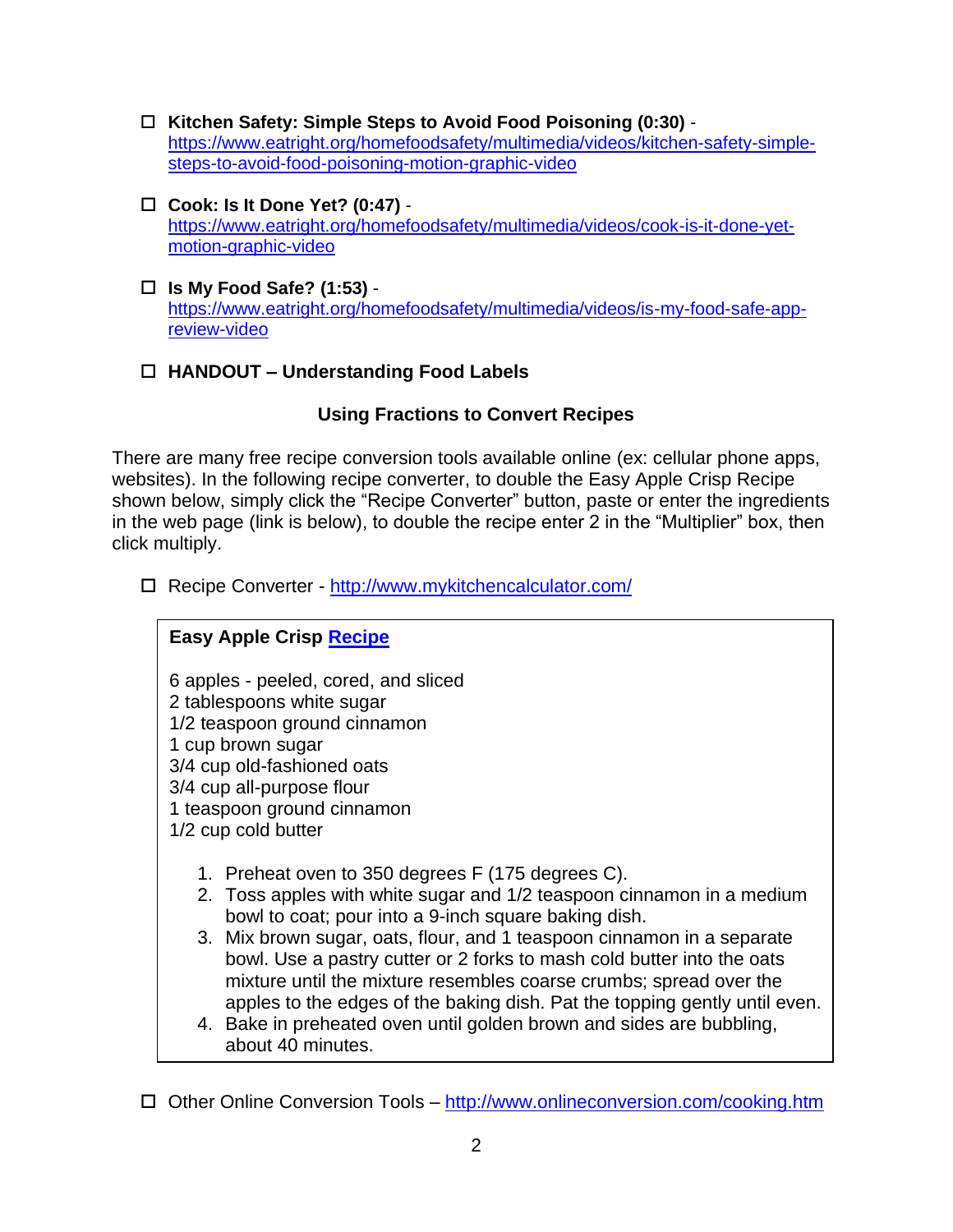# **OPTIONAL Self-Learning Videos (math by hand)**

- Dividing Fractions (5:12) <https://www.youtube.com/watch?v=4lkq3DgvmJo&nohtml5=False>
- Multiplying Fractions (5:41) <https://www.youtube.com/watch?v=qmfXyR7Z6Lk&nohtml5=False>
- Simplifying Fractions (8:30) <https://www.youtube.com/watch?v=AtBUQH8Tkqc&nohtml5=False>

### **Health & Safety – The Human Body**

- **Digestive System (3:49)** <https://www.youtube.com/watch?v=bFczvJp0bpU>
- **Circulatory System (3:00)**  <https://www.youtube.com/watch?v=CWFyxn0qDEU>
- **Excretory System (2:01)**  [https://www.youtube.com/watch?v=XF\\_lF3J4ZKs](https://www.youtube.com/watch?v=XF_lF3J4ZKs)
- **Nervous System (4:30)**  <https://www.youtube.com/watch?v=sjyI4CmBOA0>
- **Respiratory System (3:28)** [https://www.youtube.com/watch?v=hc1YtXc\\_84A](https://www.youtube.com/watch?v=hc1YtXc_84A)
- **Skeletal System (5:40)** <https://www.youtube.com/watch?v=wmYBpCe5paM>
- **Muscular System (5:50)** <https://www.youtube.com/watch?v=rMcg9YzNSEs>
- **The Senses (5:08)** <https://www.youtube.com/watch?v=oS745z8nLig>

#### **Other Optional Videos:**

- Heart Disease (3:14) [http://canadaam.ctvnews.ca/health/the-health-of](http://canadaam.ctvnews.ca/health/the-health-of-canadians-looking-back-at-60-years-of-heart-health-1.2218264)[canadians-looking-back-at-60-years-of-heart-health-1.2218264](http://canadaam.ctvnews.ca/health/the-health-of-canadians-looking-back-at-60-years-of-heart-health-1.2218264)
- Kidney Function (7:57) <https://www.youtube.com/watch?v=ctGkLYuUCvU>

### **Health & Safety – Safety Issues - Housekeeping**

 **REALISTIC VIDEO: House Cleaning Tutorial by Oxford HealthCare (15:19)** <https://www.youtube.com/watch?v=bJg4hdNfoh8>

Optional "How to" Videos:

- **Disinfect Your Home (3:20)**  <https://www.youtube.com/watch?v=f3BGDdygT3w>
- **How to Clean and Sanitize the Kitchen** (specific short videos) <http://www.howcast.com/videos/248050-how-to-clean-and-sanitize-the-kitchen/>